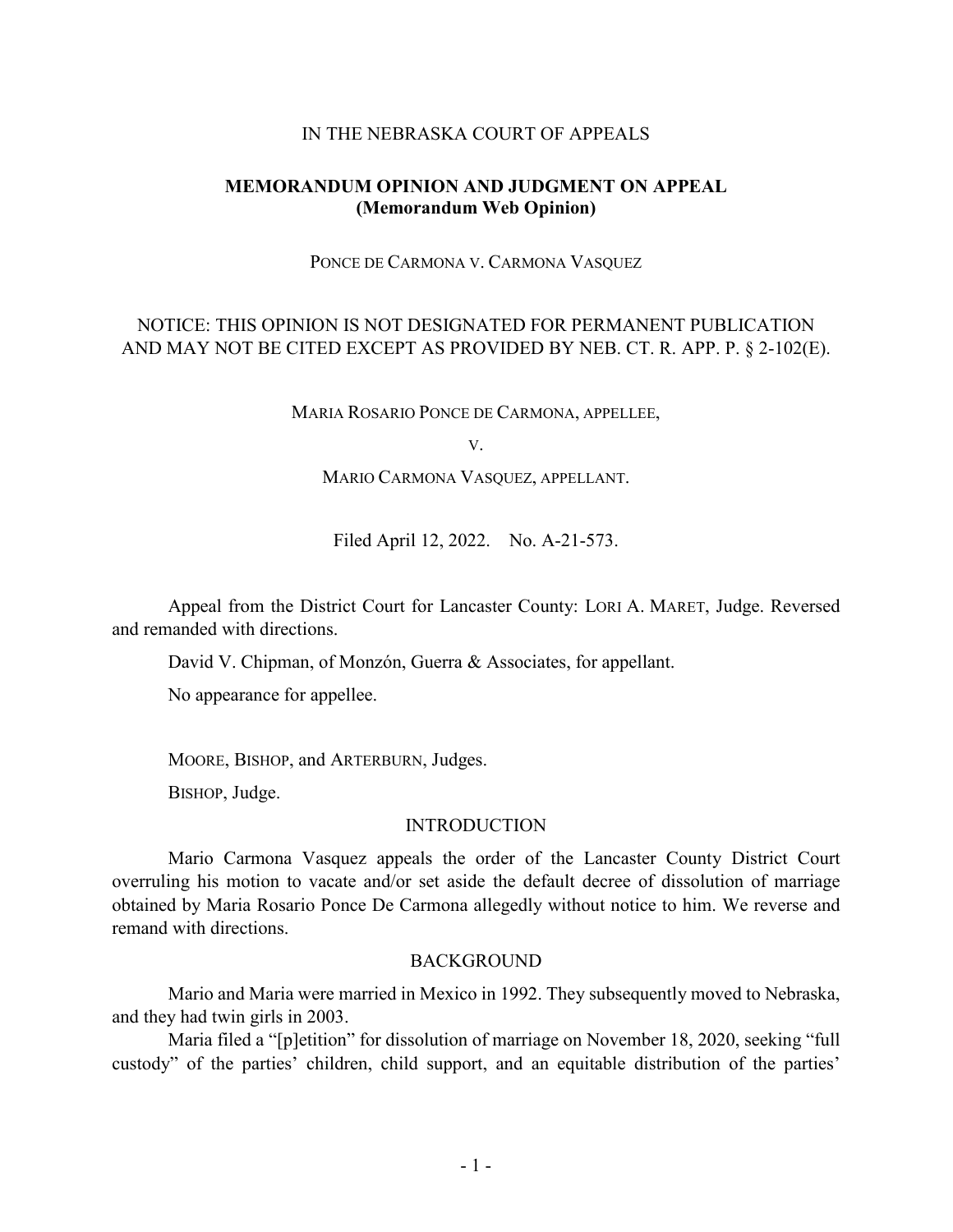property and debts. Mario was personally served with summons and a copy of the petition on December 15. Mario did not file a responsive pleading.

Two months later, on February 16, 2021, Maria filed a motion for default hearing, wherein she alleged that Mario had been served with summons on December 15, 2020, more than 60 days had passed since service was effectuated, and Mario had not filed an answer in this matter. The "Certificate of Service" states that a copy of the motion was served on Mario by "First Class Mail." Also on February 16, 2021, Maria filed a notice of hearing, stating that a "Default Hearing on Plaintiff's Complaint for Dissolution of Marriage" would be held via Zoom on March 31. The "Certificate of Service" states that a copy of the notice was served on Mario by "First Class Mail."

Maria filed an amended "[p]etition" for dissolution of marriage on March 24, 2021.

A default hearing took place on March 31, 2021. Maria and her counsel appeared via video conference; an interpreter for Maria also participated. Mario did not appear, nor was he represented by counsel. The district court inquired about the "amended complaint." Maria's counsel responded that it was filed to correct the spelling of Mario's surname, but then indicated there was uncertainty about the alleged corrected version based on what Maria was telling him at that time. The court also inquired about whether Mario should have 30 days to respond since the amended document had just been filed on March 24. Maria's counsel responded that the only change was to correct a "[scrivener's] error" and no substantive changes were made. The court concluded that "there might be an issue," but it was "satisfied that [Mario] was aware of these proceedings and chose not to participate."

Maria then proceeded to ask the district court to award her full custody of the parties' twins, who were 18 years old, and to grant Mario parenting time at Maria's discretion. Maria also asked the court to order Mario to pay child support, as set forth in her proposed child support calculation which was received into evidence. According to Maria, three properties in Lincoln, Nebraska, were purchased during the parties' marriage: the parties' residence on Q Street, a rental property on Dudley Street, and another property on Prestwick Road. Printouts from the Lancaster County Assessor's website for all three properties were received into evidence. According to the printouts, the Q Street property had a 2021 preliminary value of \$147,000, and Mario was listed as the owner; the Dudley Street property had a 2021 preliminary value of \$109,600, and Mario and Maria were listed as the owners; and the Prestwick Road property had a 2021 preliminary value that was cut off on the printout (it shows the 2020 assessed value was \$111,800), and it lists the owners as Alicia Vasquez Juarez and Mario. Maria asked the court to award the Q Street and Dudley Street properties to her, and to award the Prestwick Road property to Mario. She also agreed to relinquish any rights she had to the parties' house in Mexico, but her attorney acknowledged that the court probably did not have jurisdiction over that property. Maria asked the court to award three vehicles to her and two vehicles to Mario. She agreed to relinquish any right to Mario's 401K and asked the court to award that solely to Mario. She also asked the court to award her \$40,000 of the parties' bank account, which she claimed had about \$80,000 in it at that time.

The district court entered a default decree of dissolution on April 1, 2021; the decree was prepared by Maria's counsel. Maria was awarded sole legal and physical custody of the children, and Mario's parenting time was to be at the sole discretion of Maria. Mario was also ordered to pay child support in the amount of \$1,125 per month for the two children. Maria was awarded the Q Street and Dudley Street properties, and Mario was awarded "his interest" in the Prestwick Road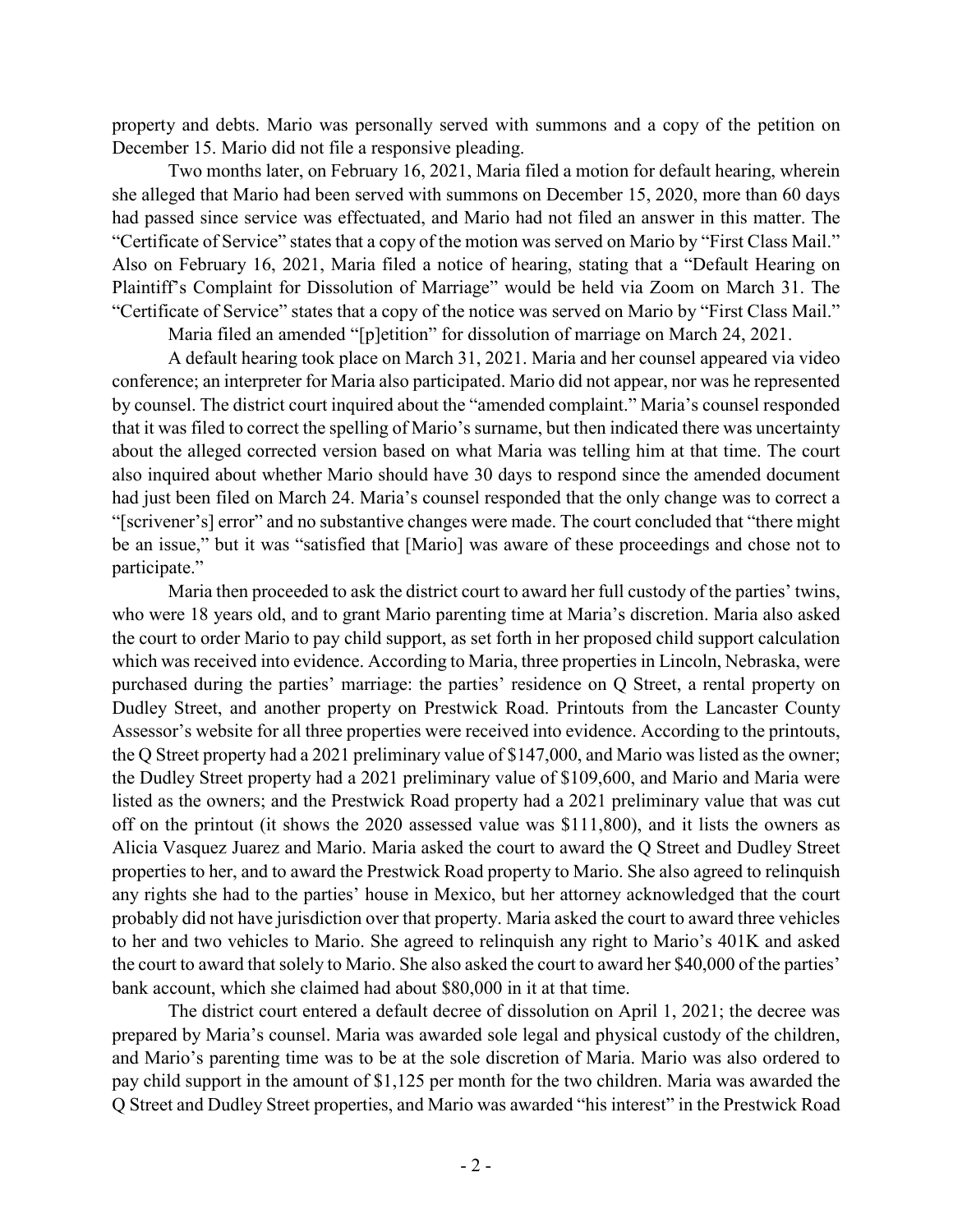property. Maria was awarded three vehicles and Mario was awarded two vehicles. Maria was awarded her 401K and pension as her sole and separate property, and Mario was awarded his 401K as his sole and separate property. Maria was awarded a \$40,000 judgment based on her 50 percent share of the money in the bank account that was valued at \$80,000 at the time of the default hearing.

On April 28, 2021, Mario filed a "Motion to Vacate and/or Set Aside and Notice of Hearing." He alleged that he did not receive notice of the default hearing, the property distribution was "grossly inequitable" to him, and that allowing his parenting time to be done at the "sole discretion" of Maria was contrary to law. Mario asked that the April 1 judgment be vacated and/or set aside, and that he be allowed to file a responsive pleading.

A hearing on Mario's motion to vacate and/or set aside the judgment was held on May 28, 2021. Mario offered three affidavits in support of his motion: his affidavit, his brother's affidavit, and his mother's affidavit. The district court did not specifically receive these exhibits into evidence, but there were no objections to the exhibits made on the record.

In his affidavit, Mario stated as follows.

. . . . 3. On or about December 15, 2020, I was personally served with the summons in this matter.

4. On February 16, 2021, [Maria] alleges that she sent notice of default hearing in this matter to me by "First Class Mail." **I never received this notice of hearing.**

5. Throughout all of these proceedings, [Maria] and I continued to cohabitate together. This means that [Maria] most often got our mail. [**Maria**] **never said anything to me about the default hearing until after the hearing was over.**

6. That upon learning of the judgment entered on or about April 1, 2021, I took immediate action to hire counsel and my attorney provided the attached proposed response to [Maria's] Complaint for Dissolution of Marriage . . . to [Maria's] counsel.

7. That the judgment entered on or about April 1, 2021[,] awarded [Maria] our unencumbered real property at . . . Q Street . . . (assessed at \$147,000) and our unencumbered real property at . . . Dudley Street . . . (assessed at \$109,600). I was awarded the property at . . . Prestick [sic] Road . . . (assessed at \$124,200) that is jointly owned with my mother and is not my home, but in fact my mother's and father's home. I have never financially contributed in any way to the purchase of the home at . . . Prestick [sic] Road.

8. I was awarded as a part of the April 1, 2021[,] judgment, my 401(k) through my employer . . . which has about \$26,980.00 in it.

9. . . . In the Decree, my Parenting Time was left up to the discretion of [Maria]. I have a good and strong relationship with my daughter's [sic]; therefore, there is no reason for why [Maria] should determine my parenting time with them.

10. I am requesting that this Court vacate the Decree entered on April 1, 2021[,] and allow me to file a responsive pleading out of time.

## (Emphasis in original.)

The affidavit of Mario's brother is largely irrelevant to this appeal, however the brother did state: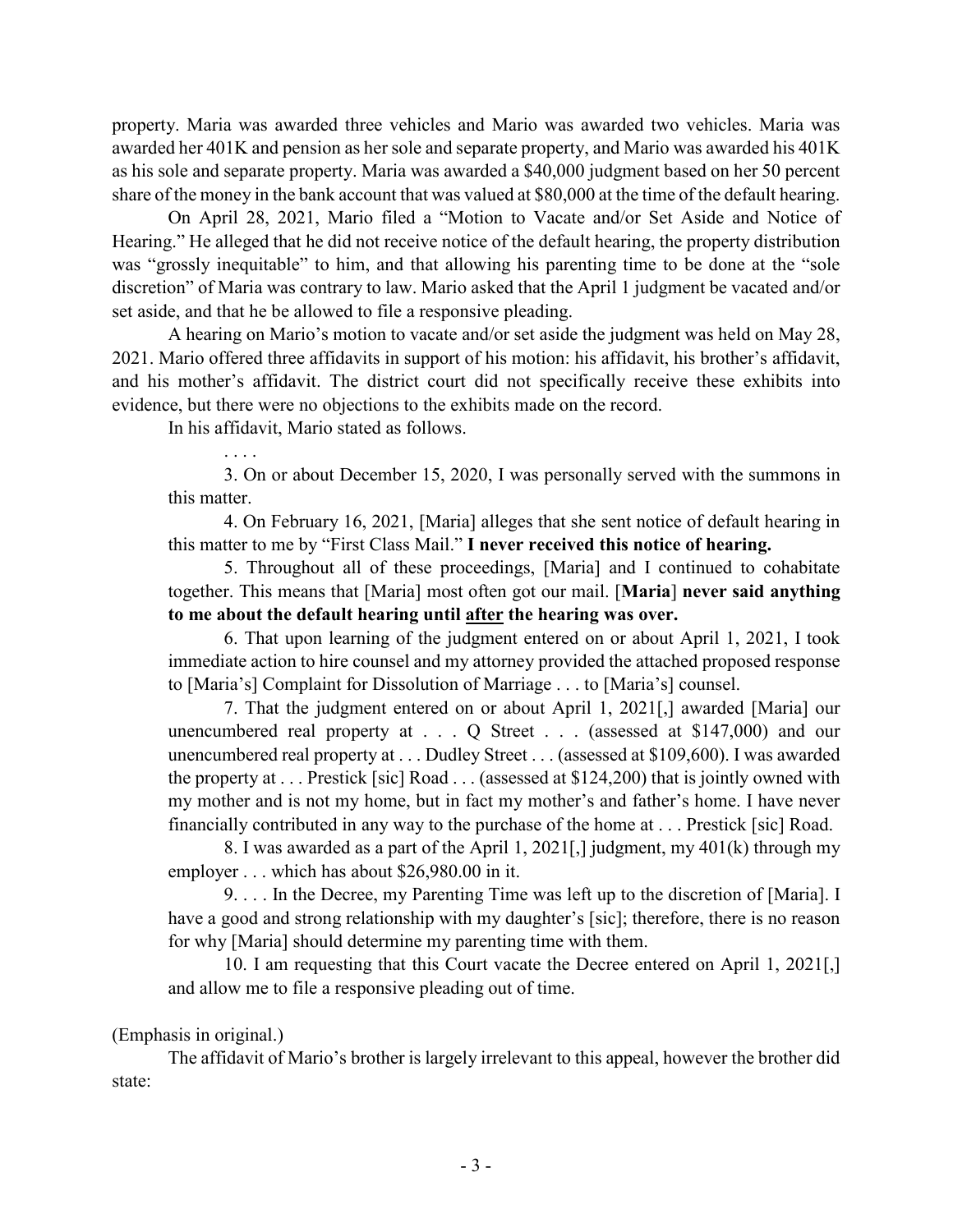Mario is a citizen of the United States, while both of my parents and myself are legal permanent residents. Therefore, we feel Mario is the best person to put on our financial accounts in case a situation arises where we could not access these accounts due to our statuses in the country.

In her affidavit, Alicia Vasquez Juarez stated as follows.

. . . .

2. I am the mother of [Mario].

3. In March 2016, I purchased the home at . . . Prestwick Road . . . for \$90,000. My husband . . . and I paid cash for this home. This is mine and my husband's home. Mario did not contribute in any way financially to the purchases [sic] of this home.

4. My husband and I regularly travel back and forth to Mexico. Because of our travels, we decided to put the home also in the name of Mario so he could help deal with any situations with the home in our absence. Mario has never lived in this home. . . .

5. [Maria] has always known that the home at . . . Prestwick Road . . . is our home and not Mario's home.

. . . .

Maria did not put forth any evidence at the hearing, but asked the district court to "take judicial notice of the brief that I filed in response." The court noted it had "plaintiff's reply brief." However, that brief does not appear in our appellate record.

Both parties made arguments to the district court. Mario's counsel maintained that "[Mario] unequivocally states he . . . never received notice" of the default hearing. Additionally, Mario's counsel argued it was "basically fraudulent" of Maria to allege that Mario should be awarded the Prestwick Road property because both parties were aware that it was Mario's parent's home. Because Maria was awarded the two other properties, "that's unfair and unjust." Counsel further argued that giving Maria discretion over Mario's parenting time was contrary to Nebraska case law. Accordingly, the decree should be vacated and set aside, and Mario should be allowed to proceed in the matter.

Maria's counsel argued that Mario received notice of summons in this case and did not respond within 60 days. "I don't think that sends an appropriate message to the public that they can disregard a court summons, and then later decide that they want to vacate it [because] . . . they dislike it." "I understand [Mario] promptly hired an attorney once the order was final, but what was he doing for those 60 -- over 60 days that he received summons." Counsel also "[did not] think that reopening these proceedings would be in the interest of judicial efficiency just taking consideration that the . . . division [of property] wasn't grossly inequitable."

There was some confusion as to whether Maria's attorney mailed the notice of default hearing to Mario, or whether counsel thought the district court mailed the notice. The court read from Maria's brief:

[O]n or about November 18<sup>th</sup>[,] 2020, [Maria] filed a complaint for dissolution of . . . marriage[.] [O]n or about December  $15<sup>th</sup>$ [,] 2020[,] [Mario] was personally served with the summons in this matter. These facts are uncontested. . . . see [Mario's] Motion to Vacate and the Decree. After more than 60 days passed notice of the default hearing was mailed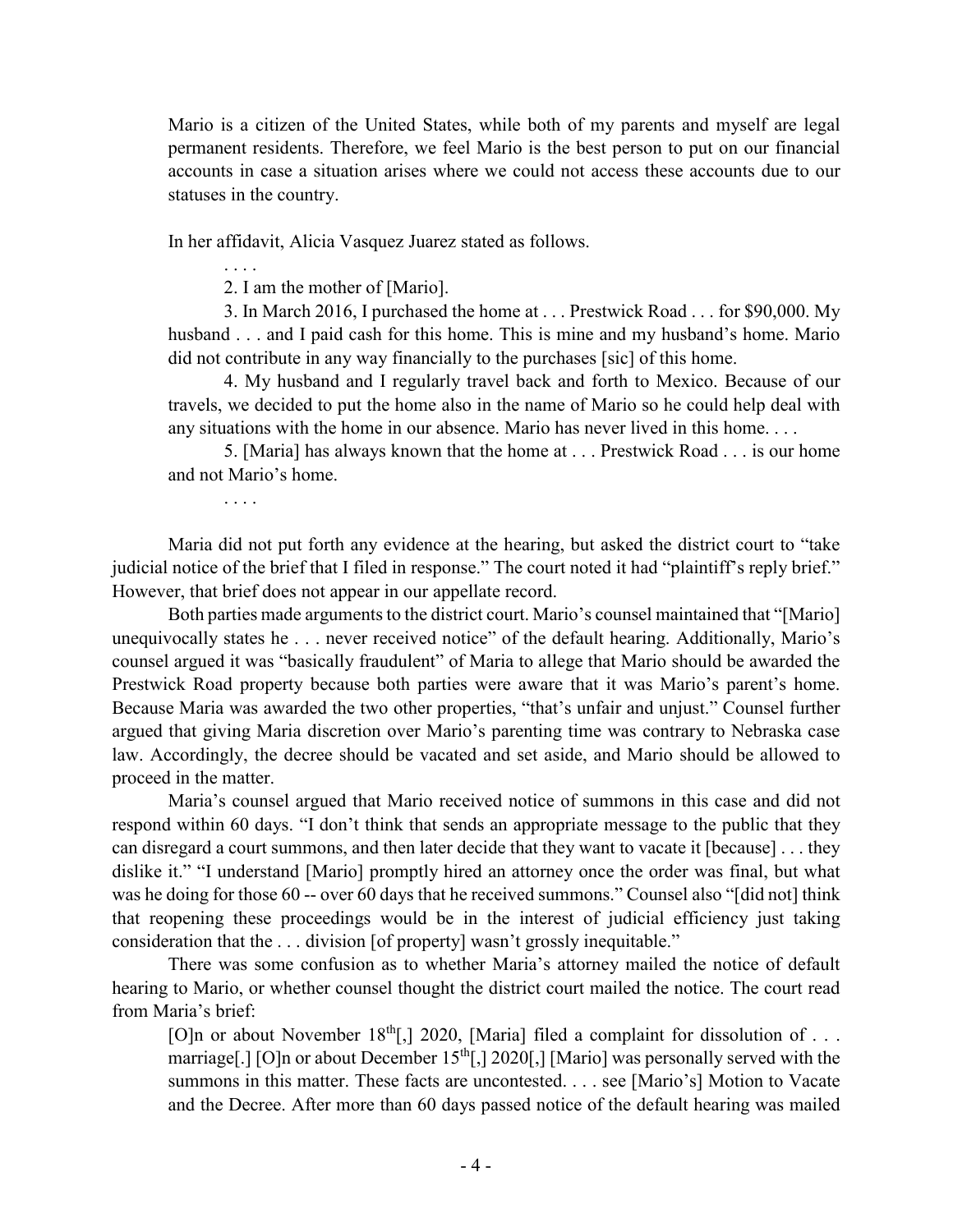by this District Court to [Mario] as statutorily permitted in a manner uniform with those prescribed by the local rules. [Mario] argues two points. One, that the notice was never sent or two, that [Maria] intercepted notice prior to [Mario's] receipt. Point 1 fails barring administrative error from this court. And considering the durth [sic] of evidence to the contrary, [Mario's] second assertion lacks merit to overcome the presumption of receipt.

The following colloquy was then had between the court and Maria's attorney.

THE COURT: How you [sic] think notice of the default hearing was sent to [Mario]?

[Counsel]: I -- the reason I stated that in the brief is because I don't have any record that I sent the notice by mail because we just stuck it in the mail, and my assistant put it in the mail. I put the drop down box on there as well, cause I thought that maybe they [the clerk of the court] sent it as well. I don't know. I just put that on there because on the notice it says - on the notice of hearing it says first class mail so that's why I put it on there.

THE COURT: Well are you of the opinion that the Clerk's office mails these out?

[Counsel]: I thought so, Your Honor. . . . [I]n prior hearings I put that on there and they sent it by first class mail and -- in Douglas County and so I -- and that's what I thought. I'm sorry.

THE COURT: E-filing everywhere, the Clerk's office only sends out Orders.

. . . .

. . . .

. . . .

[Counsel]: All I'm saying Your Honor, is I -- I just thought that it was served by the Court as well as -- as our office. I didn't have any evidence of -- of us sending it in the mail, so I thought that, that would be a better of [sic] addressing it in . . . the brief. . . .

THE COURT: Well then you probably should've said that in your brief, instead of ---

.... I mean cause really it leaves me to question the credibility of those statements now when --

. . . . when it's not consistent and doesn't comport with basically the practice of law 101. I mean you have to mail it out. That's statutorily what you have to do.

The court then took that matter under advisement.

In its order entered on July 6, 2021, the district court overruled Mario's motion to vacate and/or set aside, stating, "It is uncontroverted that [Mario] was personally served with the action and either through his own fault, negligence, or want of diligence failed to protect his own interests, to his peril."

Mario appeals.

### ASSIGNMENTS OF ERROR

Mario assigns, reordered, that the district court abused its discretion by denying his motion to vacate and/or set aside the default decree because (1) he never received notice of the default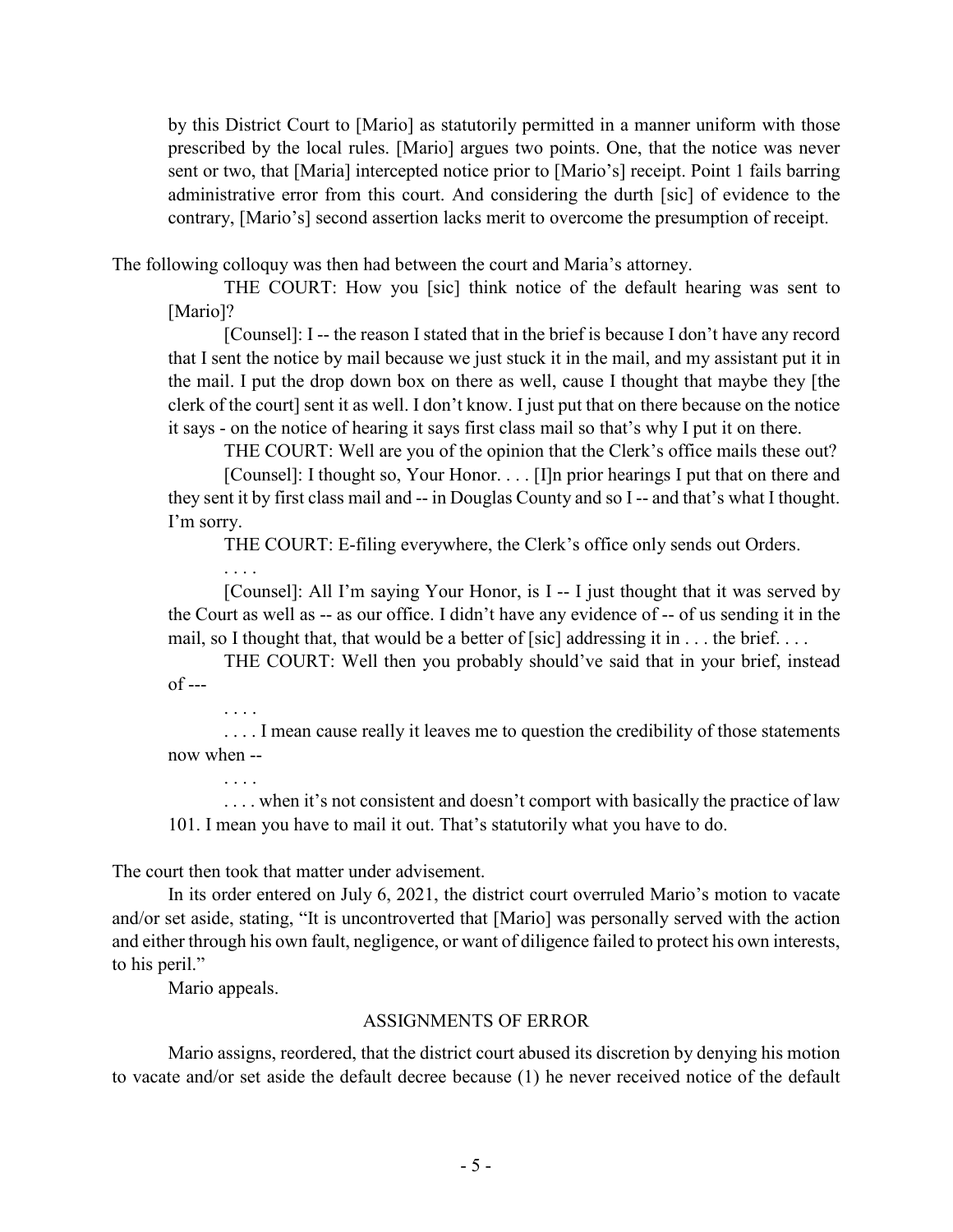hearing, and (2) he promptly moved to vacate and/or set aside the decree and presented a meritorious defense. Maria did not file an appellee's brief in response.

#### STANDARD OF REVIEW

In reviewing a trial court's action in vacating or refusing to vacate a default judgment, an appellate court will uphold and affirm the trial court's action in the absence of an abuse of discretion. *Fitzgerald v. Fitzgerald*, 286 Neb. 96, 835 N.W.2d 44 (2013). A judicial abuse of discretion exists when the reasons or rulings of a trial judge are clearly untenable, unfairly depriving a litigant of a substantial right and denying just results in matters submitted for disposition. *Id.*

### ANALYSIS

In a civil case, a court has inherent power to vacate or modify its own judgments at any time during the term at which those judgments are pronounced, and such power exists entirely independent of any statute. *Porter v. Porter*, 309 Neb. 167, 959 N.W.2d 235 (2021). The district court for Lancaster County is in the Third Judicial District, and under its local rules, the regular term of the court runs from January 1 through December 31 of each calendar year. See Rules of Dist. Ct. of Third Jud. Dist. 3-1 (rev. 1999). Mario's April 28, 2021, motion to vacate and/or set aside was filed within the same term as the district court's April 1 default decree, therefore, the district court had the inherent authority to vacate or modify the decree.

#### NOTICE OF DEFAULT HEARING

Mario contends that the district court abused its discretion by denying his motion to vacate and/or set aside the default decree because he never received notice of the default hearing.

Maria filed a "[p]etition" for dissolution of marriage on November 18, 2020. Mario was personally served with summons and a copy of the petition on December 15, and he did not subsequently file a responsive pleading. Accordingly, Mario was in default. See, Neb. Ct. R. Pldg. § 6-1112(a)(1) (defendant shall serve an answer within 30 days after being served with the summons and complaint). However, no suit for divorce shall be heard or tried until 60 days after perfection of service of process, at which time the suit may be heard or tried and a decree may be entered. Neb. Rev. Stat. § 42-363 (Reissue 2016).

Immediately after that 60-day waiting period, on February 16, 2021, Maria filed a "Motion for Default Hearing" and a "Notice of Hearing." Rules of Dist. Ct. of Third Jud. Dist. 3-4 (rev. 1995) states that a notice of a hearing for judgment or decree on default shall be given as provided for in Rules of Dist. Ct. of Third Jud. Dist. 3-2. Rule 3-2 (rev. 1999) provides in relevant part:

A. When any motion requiring a hearing is filed, it shall be filed with a notice of hearing with a date, time, manner of hearing, and certificate of service with the Clerk of the District Court (Clerk) not less than 5 days prior to hearing, except by permission of the court.

C. Notice of said hearing shall be mailed or personally delivered to opposing counsel or party, if not represented by counsel, three full days prior to said hearing. The

. . . .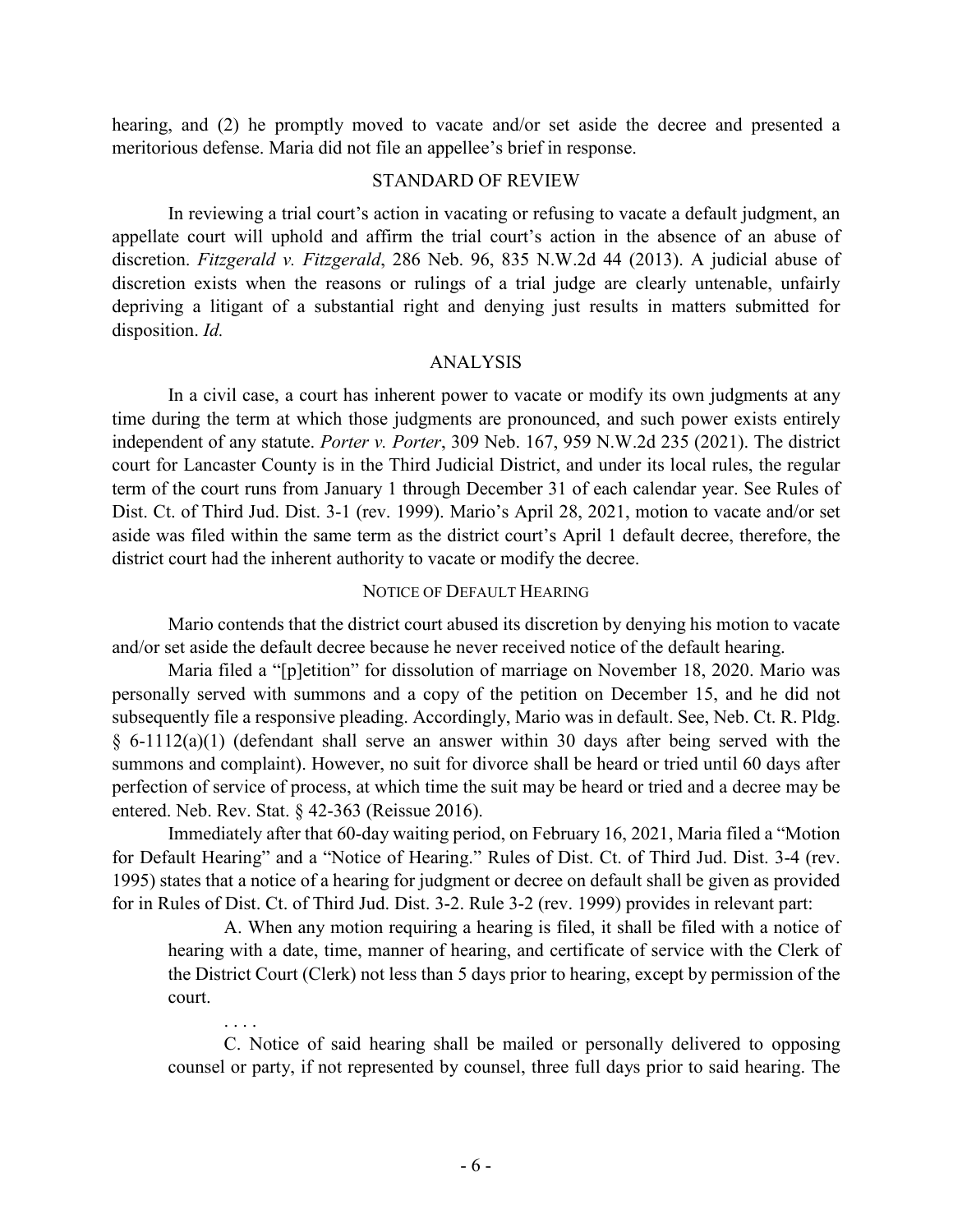use of ordinary mail shall constitute sufficient compliance with this Rule, except as may be otherwise specifically required by statute or rule of the Supreme Court.

The "Certificate of Service" for both the "Motion for Default Hearing" and "Notice of Hearing" state that a copy of the respective document was served on Mario by "First Class Mail." Thus, on the face of the documents, it appears that Maria complied with Rule 3-2.

However, as noted previously, at the hearing on Mario's motion to vacate and/or set aside, there was some confusion as to whether Maria's counsel did in fact mail the notice of hearing to Mario, or whether counsel believed that the clerk of the district court would mail the notice to Mario. Regardless, even if the notice of hearing was mailed to Mario, he claims he never received the notice, stating that he continued to cohabitate with Maria and she was the one who "most often got our mail," and further stating that Maria "never said anything to me about the default hearing until after the hearing was over." (Emphasis omitted.)

The district court appeared concerned about whether Maria mailed notice of the default hearing to Mario. However, in its July 6, 2021, order overruling Mario's motion to vacate and/or set aside, the court did not specifically address whether Maria had properly sent notice of the default hearing to Mario in compliance with the court's local rules. Rather, the court stated that Mario had been personally served with the divorce action and "either through his own fault, negligence, or want of diligence has failed to protect his own interests, to his peril."

There are certainly concerns about whether Mario received notice of the default hearing. However, even assuming he received notice, he promptly filed a motion to vacate and/or set aside the default decree and presented a meritorious defense, as discussed next.

### MERITORIOUS DEFENSE

Mario contends the district court abused its discretion by denying his motion to vacate and/or set aside the default decree because he promptly filed his motion and presented a meritorious defense.

When determining whether to set aside a default judgment, two competing interests must be considered: the right of a litigant to defend the action on the merits and judicial efficiency. *Applied Underwriters v. Oceanside Laundry*, 300 Neb. 333, 912 N.W.2d 912 (2018). The law favors allowing a defendant to present a defense to the court. *Carrel v. Serco Inc.*, 291 Neb. 61, 864 N.W.2d 236 (2015). Where a judgment has been entered by default and a prompt application has been made at the same term to set it aside, with the tender of an answer or other proof disclosing a meritorious defense, the court should on reasonable terms sustain the motion and permit the cause to be heard on the merits. *Underwriters v. Oceanside Laundry, supra.*

In its order overruling Mario's motion to vacate and/or set aside the default decree, the district court did not consider whether Mario had a meritorious defense. Accordingly, we will address the merits of Mario's motion to determine whether the district court abused its discretion in overruling the motion.

Mario filed his motion to vacate and/or set aside 27 days after the default decree was entered, and within the same term of court. The promptness of his filing weighs in his favor. See, *Applied Underwriters v. Oceanside Laundry,* 300 Neb. at 342-43, 912 N.W.2d at 920 (finding abuse of discretion and reversing district court's order overruling motion to set aside that had been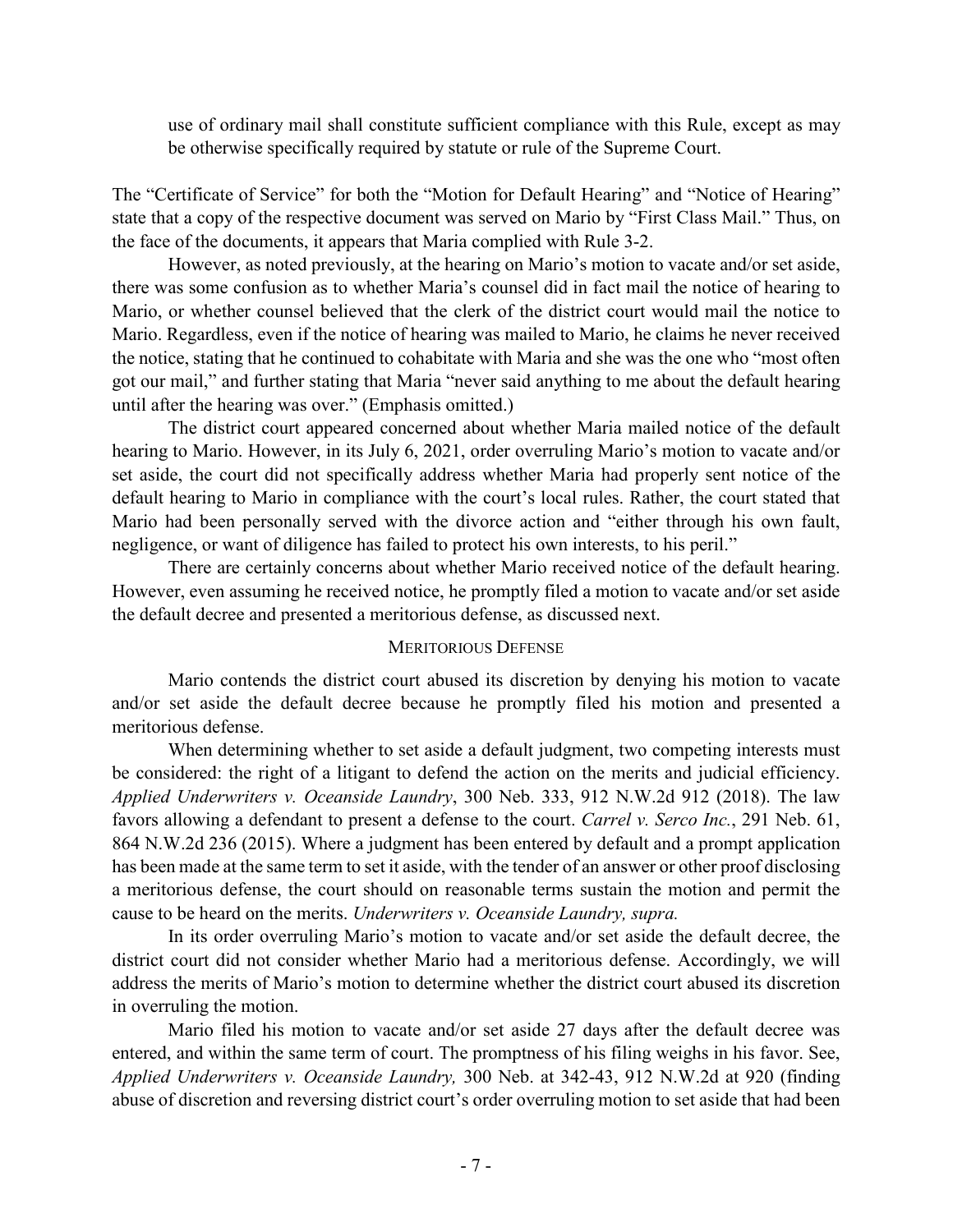promptly filed within 18 days of default judgment and meritorious defense had been tendered; "allowing the default judgment to stand would unfairly deprive [defendant] of a substantial right and produce an unjust result"); *Moackler v. Finley*, 207 Neb. 353, 299 N.W.2d 166 (1980) (affirming district court's order sustaining motion to set aside and vacate filed more than 4 months after default judgment). See, also, *Porter v. Porter, supra* (in civil case, court has inherent power to vacate or modify its own judgments at any time during term at which those judgments are pronounced); Rule 3-1 (regular term of court runs January 1 through December 31 each calendar year). Mario also points out that "divorce decrees do not become final for a period of 30 days after entry of such decree." Brief for appellant at 11. As such, he argues that he filed his motion to vacate and/or set aside before the default decree "was even final." *Id*. at 12. See Neb. Rev. Stat. § 42-372.01 (Reissue 2016) ("a decree dissolving a marriage becomes final and operative thirty days after the decree is entered").

There is no question that Mario promptly filed his motion to vacate and/or set aside the default decree. Therefore, the remaining issue is whether he tendered proof disclosing a meritorious defense. In the context of a motion to vacate a default judgment, a meritorious or substantial defense or cause means one which is worthy of judicial inquiry because it raises a question of law deserving some investigation and discussion or a real controversy as to the essential facts. *Underwriters v. Oceanside Laundry, supra.* Although a defendant seeking to vacate a default judgment is required to present a meritorious defense, it is not required that the defendant show he will ultimately prevail in the action, but only that the defendant show that he has a defense which is recognized by the law and is not frivolous. *Id*. Such meritorious defense need not be tendered exclusively as a proposed answer, but may also be in the form of other proof. See *id.*

Initially we note that in his motion to vacate and/or set aside the default decree, Mario presented a meritorious defense when he stated that giving Maria "sole discretion" over Mario's parenting time was contrary to law. See, *VanSkiver v. VanSkiver*, 303 Neb. 664, 930 N.W.2d 569 (2019) (trial court has nondelegable duty to determine questions of custody and parenting time); *Barth v. Barth*, 22 Neb. App. 241, 851 N.W.2d 104 (2014) (district court's order granting custodial parent discretion to withhold overnight visitation with noncustodial parent if noncustodial parent cohabited with someone of opposite sex was unlawful delegation of trial court's duty). However, since the parties' twin daughters turned 19 years old during the pendency of this appeal, the parenting time issue is now moot.

Mario also made claims regarding the default decree's "grossly inequitable" property distribution. At the hearing on Mario's motion to vacate and/or set aside the default decree, Mario provided his affidavit, along with his mother's affidavit, stating that the Prestwick Road property was his parents' home and was purchased by them without any financial contribution by Mario; Mario's mother also stated that Maria knew the home belonged to Mario's parents and not to Mario. If true, no part of the Prestwick Road property would have been marital property to be included in Mario's and Maria's marital estate, and this would have significantly affected the overall property distribution. See *Kauk v. Kauk*, 310 Neb. 329, 966 N.W.2d 45 (2021) (equitable division of property in dissolution action is three-step process and includes classifying property as marital or nonmarital; as general rule, spouse should be awarded one-third to one-half of marital estate, polestar being fairness and reasonableness as determined by facts of each case). The